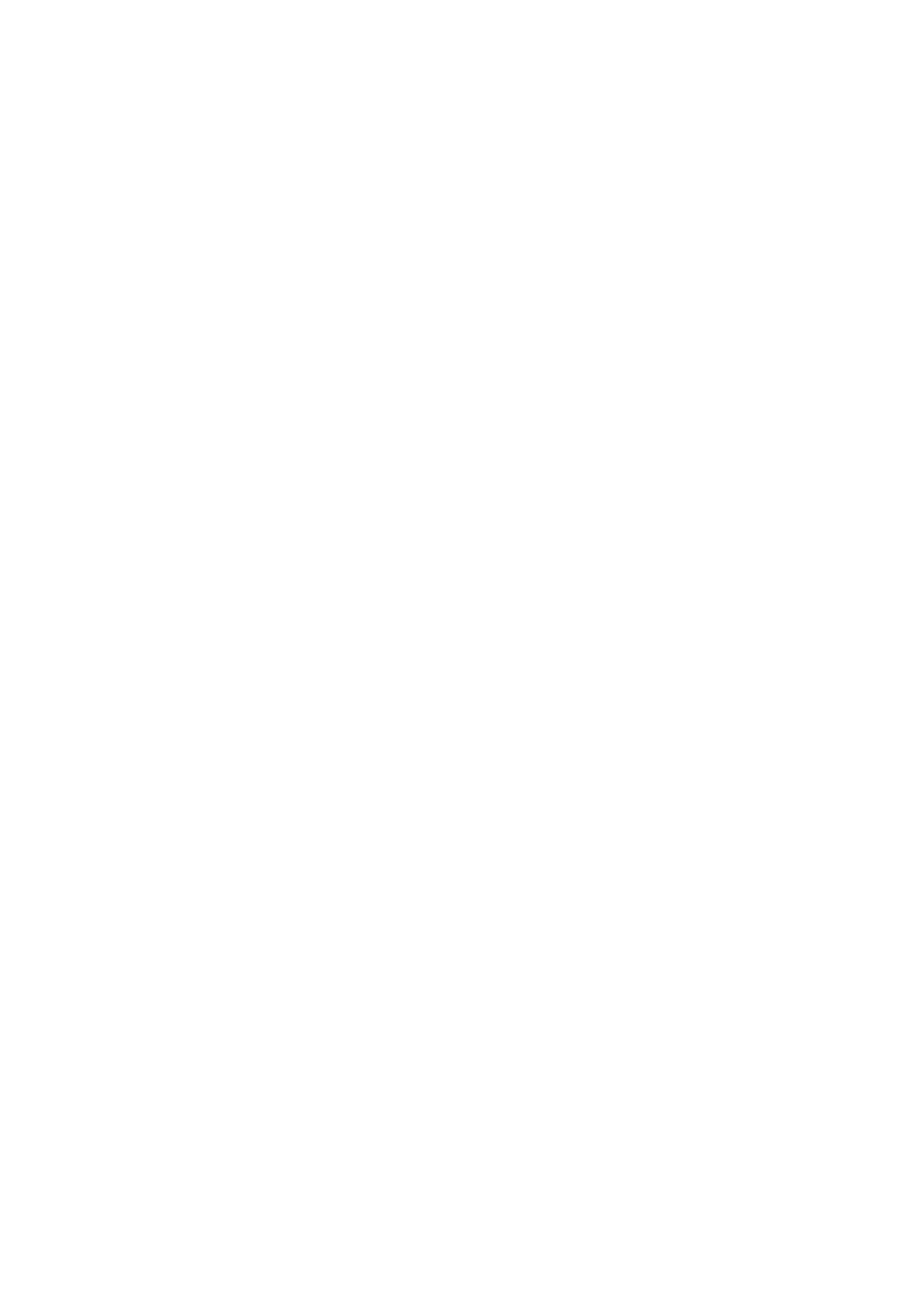

# **Liquor Amendment Regulation 2005 (No 1)**

**Subordinate Law SL2005-36** 

made under the

**Liquor Act 1975** 

| $\overline{\phantom{a}}$ | <b>Name of regulation</b>                                                                                                                         |
|--------------------------|---------------------------------------------------------------------------------------------------------------------------------------------------|
|                          | This regulation is the Liquor Amendment Regulation 2005 (No 1).                                                                                   |
|                          | <b>Commencement</b>                                                                                                                               |
|                          | This regulation commences on the day after its notification day.                                                                                  |
|                          | The naming and commencement provisions automatically commence on<br><i>Note</i><br>the notification day (see Legislation Act, $\frac{1}{5}$ (1)). |
| 3                        | <b>Legislation amended</b>                                                                                                                        |
|                          | This regulation amends the <i>Liquor Regulation 1979</i> .                                                                                        |

J2005-23

Authorised by the ACT Parliamentary Counsel—also accessible at www.legislation.act.gov.au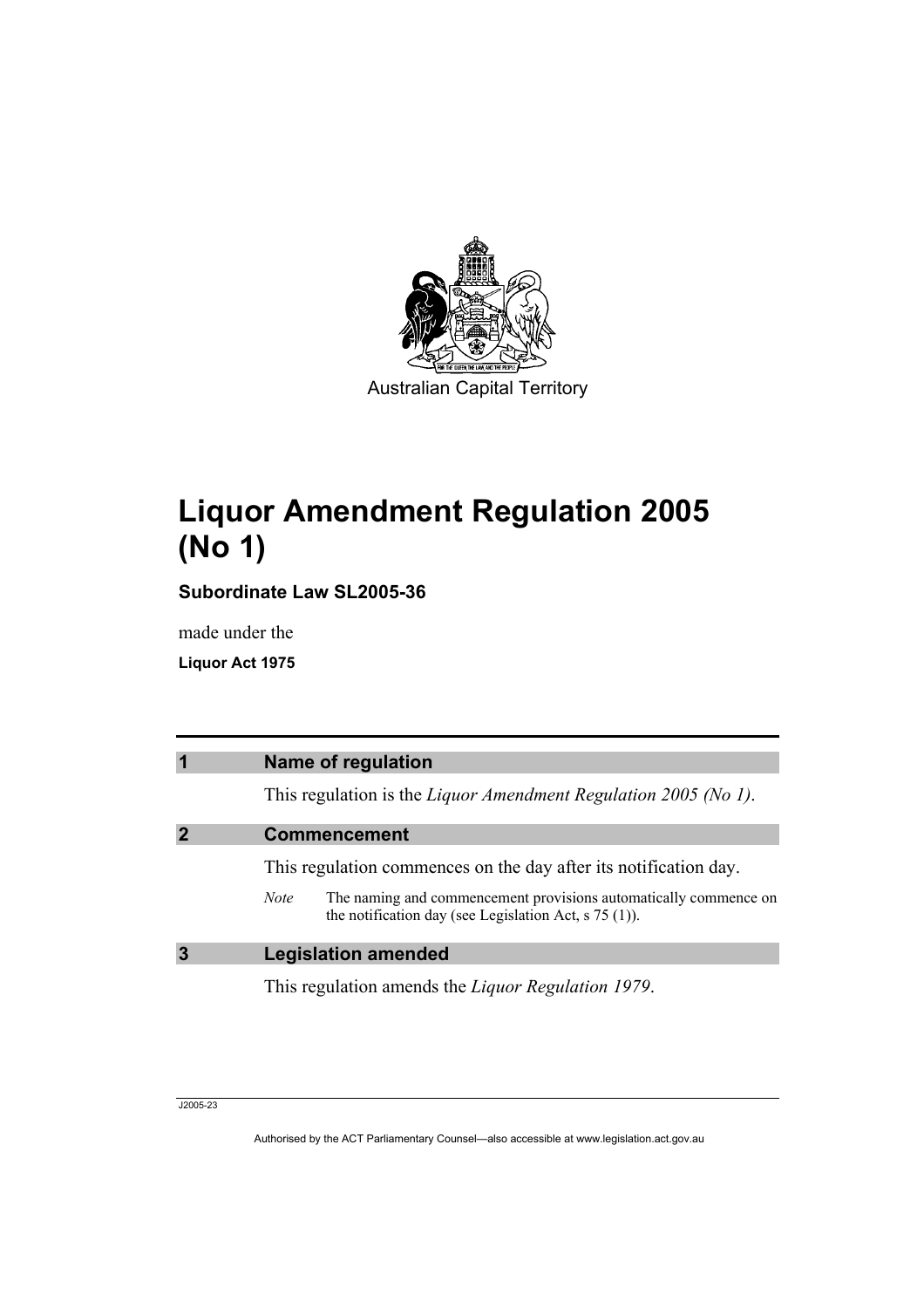| $\boldsymbol{4}$ | Section 11 (a)                                                                                                                                                                                                         |
|------------------|------------------------------------------------------------------------------------------------------------------------------------------------------------------------------------------------------------------------|
|                  | substitute                                                                                                                                                                                                             |
|                  | block 7 of section 13 in the division of City, Canberra Central<br>(a)<br>district;                                                                                                                                    |
| 5                | Section 11A (e)                                                                                                                                                                                                        |
|                  | substitute                                                                                                                                                                                                             |
|                  | block 2 of section $160$ in the division of Phillip;<br>(e)                                                                                                                                                            |
|                  | block 18 of section 12 in the division of Phillip.<br>(f)                                                                                                                                                              |
| 6                | <b>New section 12A</b>                                                                                                                                                                                                 |
|                  | insert                                                                                                                                                                                                                 |
| 12A              | Alcohol-free public places—Act, s 139 (5)—summernats<br>2006                                                                                                                                                           |
| (1)              | For the Act, section 139 (5), definition of <i>prescribed public place</i> ,<br>paragraph (c), the public places mentioned in subsection (2) are<br>declared to be public places to which the Act, section 139 applies |

- (a) beginning at noon on 4 January 2006; and
- (b) ending at noon on 9 January 2006.
- (2) For subsection (1), the following public places are declared:
	- (a) the Federal Highway;

during the period—

- (b) Antill Street between its intersection with the Federal Highway and the entrance to the Australian Heritage Village;
- (c) Northbourne Avenue north of the southernmost point of its intersection with Macarthur Avenue and Wakefield Avenue;

SL2005-36